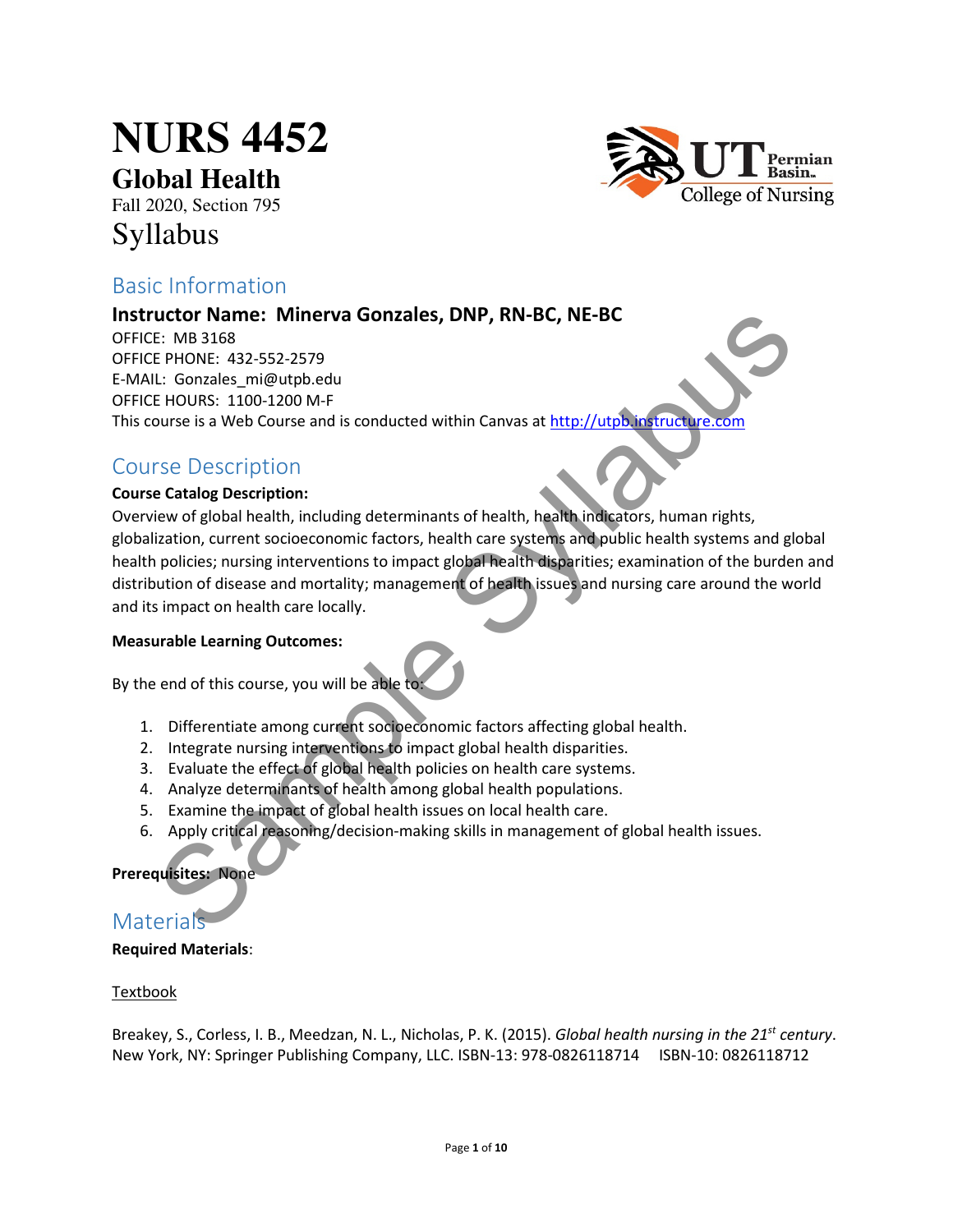## **Articles**

Benton, D. (2012). Advocating globally to shape policy and strengthen nursing's influence. OJIN: The Online Journal of Issues in Nursing, 17(1), Manuscript 5. doi: 10.3912/OJIN.Vol17No01 Man05 http://www.nursingworld.org/MainMenuCategories/ANAMarketplace/ANAPeriodicals/OJIN/TableofCon tents/Vol-17-2012/No1-Jan-2012/Advocating-Globally-to-Shape-Policy.html

Murray, C. J. L., Phil, D., & Lopez, A. D. (2013). Measuring the global burden of disease. The New England Journal of Medicine, 369, 448-457. doi: 10.1056/NEJMra1201534 http://www.nejm.org/doi/full/10.1056/nejmra1201534

Savage, C & Kub, J. (2009). Public health and nursing: A natural partnership. International Journal of Environmental Research and Public Health, 6(11), 2842-2848. doi: 10.3390/ijerph6112843 http://www.ncbi.nlm.nih.gov/pmc/articles/PMC2800068/ Www.neim.org/doi/huli/10.1055/neimra1/201544<br>
e, C & Kub, J. (2009). Public health and nursing: A natural partnership. International Journal<br>
Mww.ncbi.nlm.nih.gov/pmc/articles/PMC2800068/<br>
Mww.ncbi.nlm.nih.gov/pmc/articles

Stapleton, G., Schroder-Back, P., Laaser, U., Meershoek, A., & Popa, D. (2014). Global health ethics: An introduction to prominent theories and relevant topics. Global Health Action, 7. doi: 10.3402/gha.v7.23569 http://www.ncbi.nlm.nih.gov/pmc/articles/PMC3925811/

Waterston, T. (2003). Inequity in child health as a global issue. Pediatrics, 112(3), 739-741. Retrieved from http://encore.utpb.edu:61080/ebsco-w-a/ehost/pdfviewer/pdfviewer?sid=13d17d5e-9911-4409 a5bd-3b195b6713f0%40sessionmgr4007&vid=1&hid=4107

Web Resources

World Health Organization http://www.who.int/features/factfiles/global\_burden/facts/en/

Center for Disease Control http://www.cdc.gov/about/facts/cdcfastfacts/globalhealth.html

World Health Organization http://www.who.int/features/qa/70/en/

World Health Organization https://www.aids.gov/hiv-aids-basics/hiv-aids-101/global-statistics/

World Health Organization http://www.who.int/mediacentre/news/releases/2013/violence\_against\_ women\_2013 0620/en/

National Institute of Health (NIH) http://www.nimh.nih.gov/about/organization/gmh/grandchallenges/ index.shtml

Globalization of Higher Education in Nursing http://www.nursingworld.org/MainMenu Categories/ANAMarketplace/ANAPeriodicals/OJIN/TableofContents/vol132008/No2May08/Globalizatio nofHigherEducation.html

Health Resources and Services Administration http://www.hrsa.gov/advisorycommittees/bhpradvisory/nacnep/Reports/eighthreport.pdf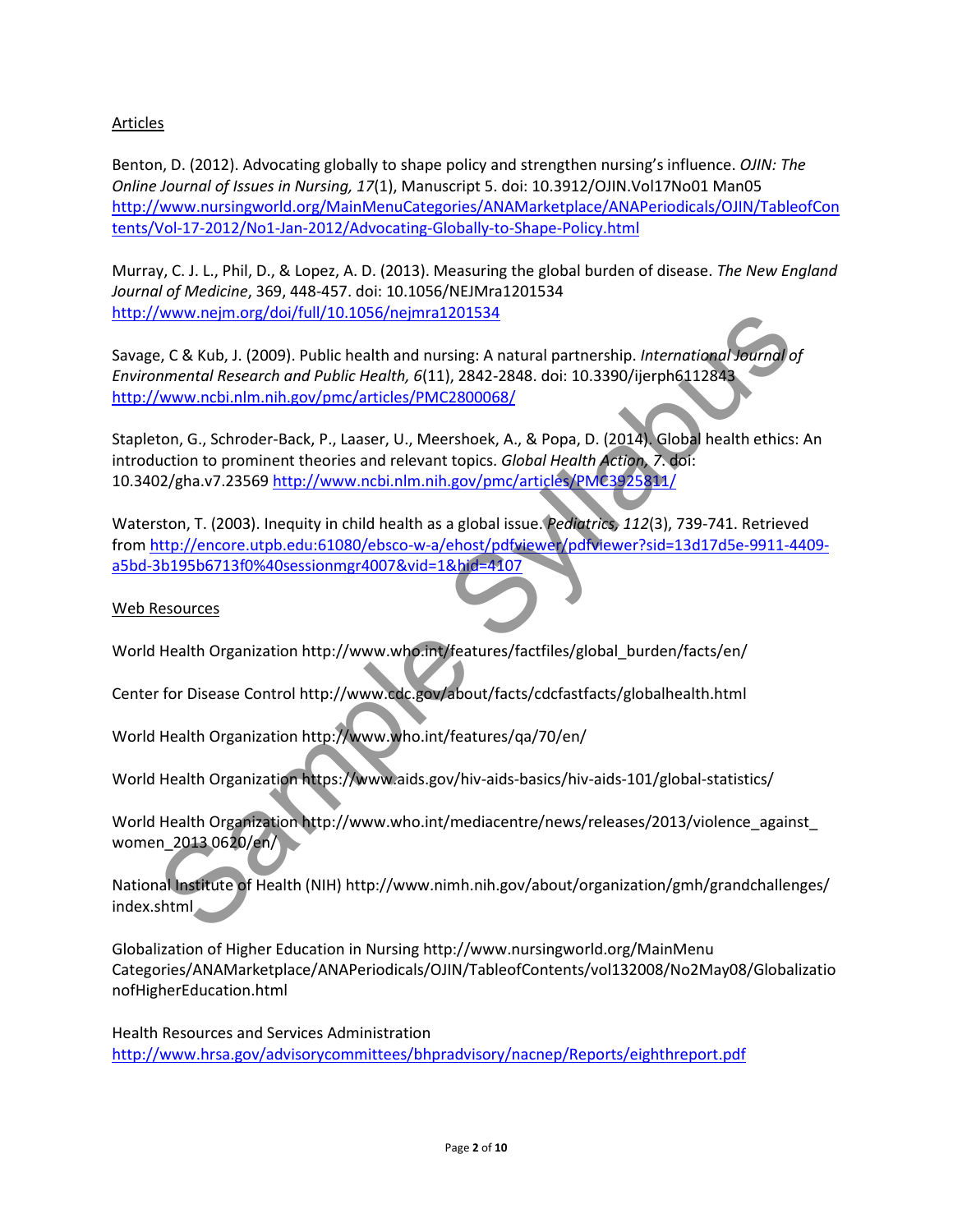Johns Hopkins Bloomberg School of Public Health Global Health Now http://www.globalhealthnow.org/100-objects

Other materials: Microsoft Office

# Important Academic Dates

UTPB Academic Calendar: UTPB Academic Calendar

# Course Overview

### Scholarly Activities:

In this course, students will participate in a number of scholarly activities designed to apply knowledge of global health in everyday practice. Scholarly activities include professionally written papers in APA format, a power point presentation, and weekly discussions within Canvas.

### Gender Based Violence Assignment (20%)

During this course, students will apply the skill of researching a specific topic to describe and analyze the impact on global health. This assignment includes a literature search on the topic of Gender Based Violence. The student will explain and analyze this global issue as well as identify methods to prevent Gender Based Violence in an APA written document. This assignment meets BSN Essential VII, Clinical Prevention and Population Health.

### Global Health Power Point Presentation (35%)

Each student will investigate a global health issue and present the information in a power point format. The student will state the objective of the presentation, state the topic of choice, and the rationale for selection of the specific focus area. The student will identify ways to enhance or optimize health in the selected focus area using evidence-based research. A minimum of three peer-reviewed articles must be utilized. The presentation should address the health disparity among different segments of the population for the selected focus area. Sample of the specific four area<br>
ting Apple Translabuse entirely activities designed to apply knowled the syllabused by activities include professionally written papers in A<br>
t, a power point presentation, and weekly disc

### Reflection Paper (20%)

Each student will reflect on their course experience and identify how each BSN Essential was met through course activities. Using APA format, students will provide an introduction, body describing each essential, and conclusion.

### Discussion Participation (25%)

Students will participate in online discussions to explore concepts, principles, and characteristics of professional nursing, patient centered holistic nursing care, and the attributes associated with the art and science of professional nursing role from a global health perspective. Students are expected to contribute to the dialogue using critical thinking, clinical reasoning, and ethical comportment.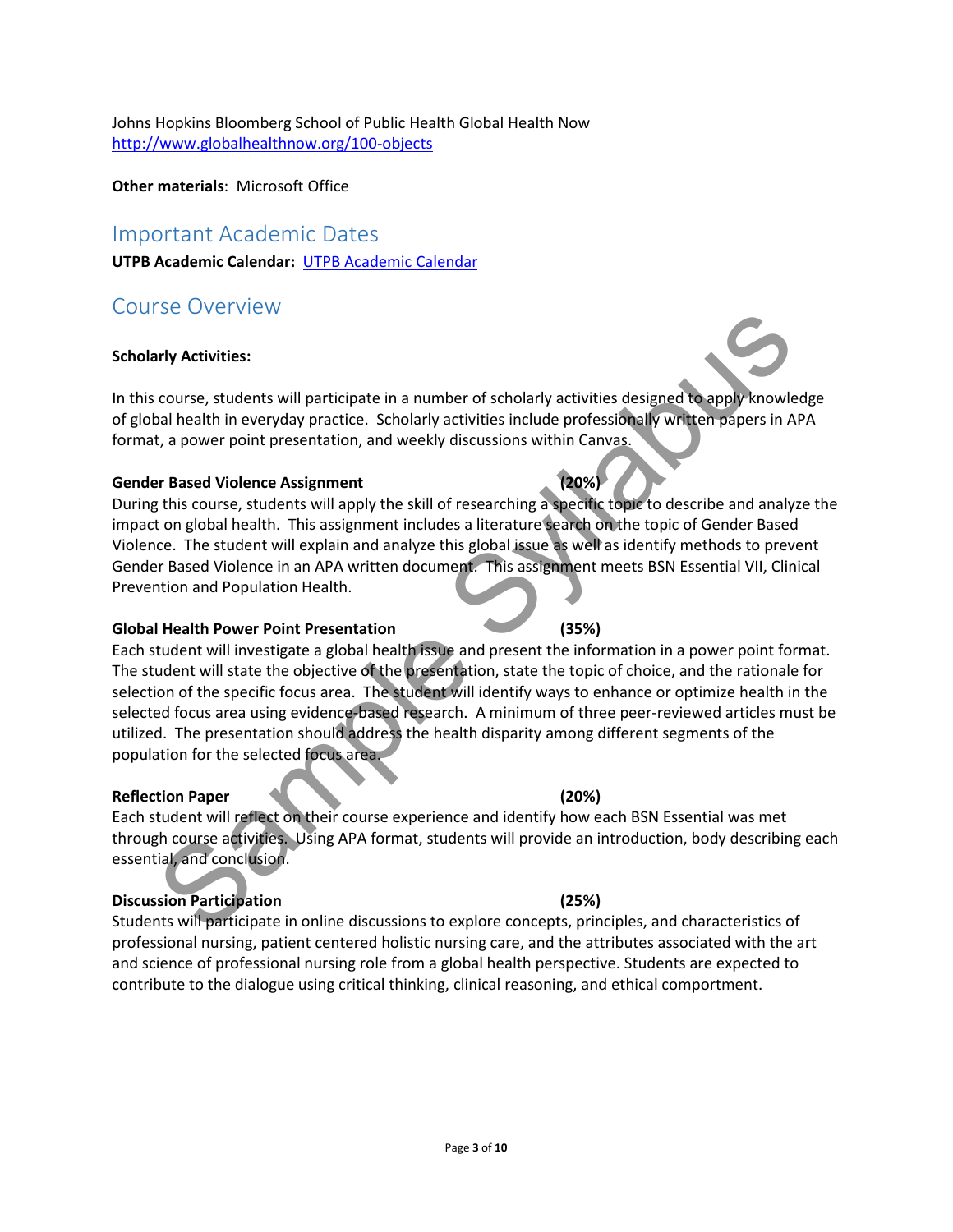# Grading:

|                       | <b>Course Activity</b>                                                                               | <b>Points</b>                                                | Percentage of<br><b>Total Grade</b> |  |
|-----------------------|------------------------------------------------------------------------------------------------------|--------------------------------------------------------------|-------------------------------------|--|
|                       | <b>Gender Based Violence</b><br>Paper                                                                | 150                                                          | 20%                                 |  |
|                       | <b>Global Health PowerPoint</b><br>Presentation                                                      | 200                                                          | 35%                                 |  |
|                       | <b>Reflection Paper</b>                                                                              | 100                                                          | 20%                                 |  |
|                       | <b>Discussion participation</b>                                                                      | 800                                                          | 25%                                 |  |
| <b>Grading Scale:</b> | Week #1<br>Week #2<br>Week #3<br>Week #4<br>Week #5<br>Week #6<br>Week #7<br>Week #8<br><b>Total</b> | 100<br>100<br>100<br>100<br>100<br>100<br>100<br>100<br>1250 | 100%                                |  |
|                       | <b>Grade Range</b>                                                                                   | <b>Letter Grade</b>                                          |                                     |  |
|                       | 90 and above                                                                                         |                                                              | Α                                   |  |
|                       | 80 to 89                                                                                             |                                                              | B                                   |  |
|                       | 75 to 79                                                                                             |                                                              | $\mathsf{C}$                        |  |
|                       | 60 to 74                                                                                             |                                                              | D                                   |  |
|                       | Less than 59                                                                                         |                                                              | F                                   |  |
|                       |                                                                                                      |                                                              |                                     |  |

# Grading Scale:

| <b>Grade Range</b> | <b>Letter Grade</b> |
|--------------------|---------------------|
| 90 and above       | Α                   |
| 80 to 89           | В                   |
| 75 to 79           | r                   |
| 60 to 74           |                     |
| Less than 59       |                     |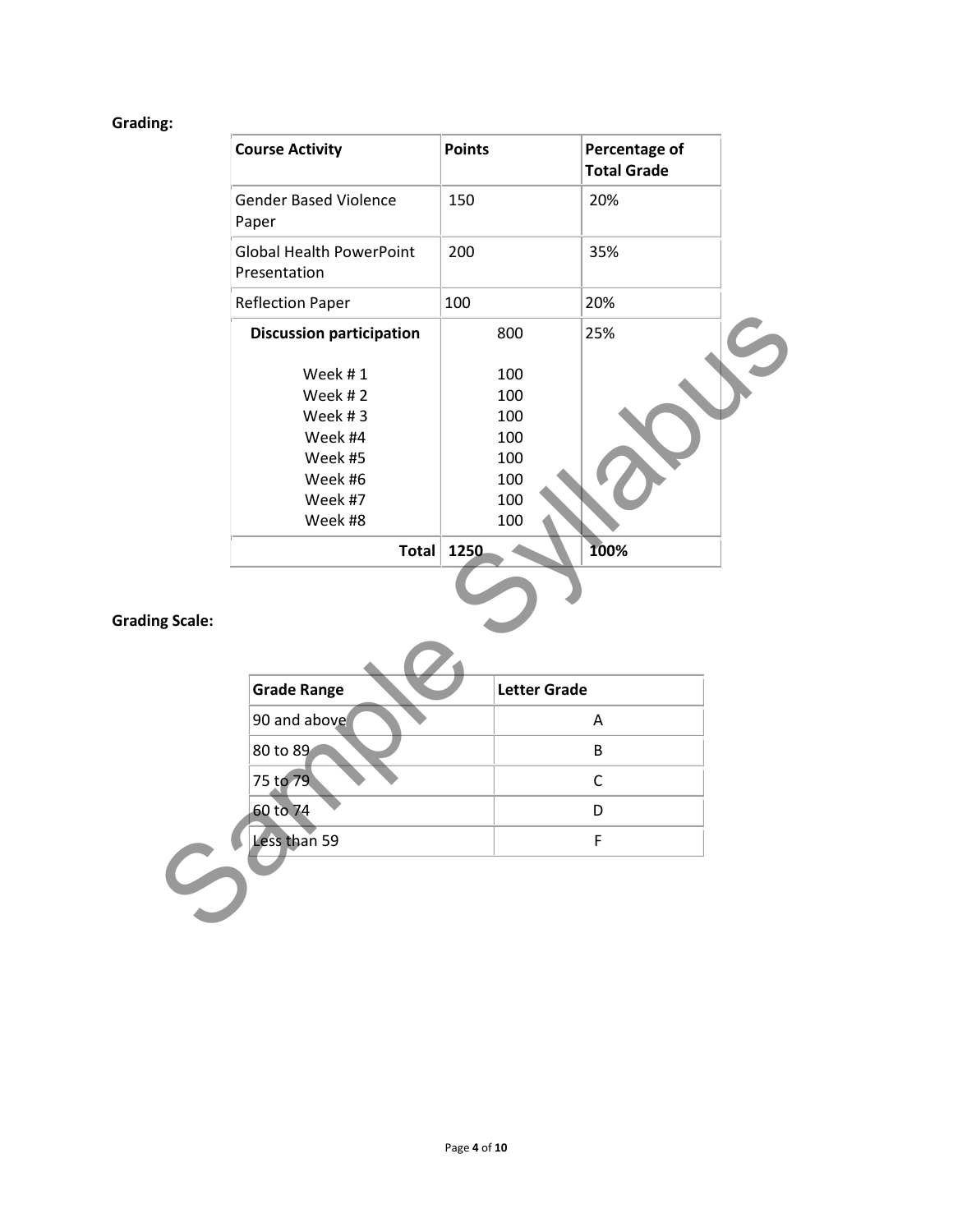Communication, Grading & Feedback: Students are encouraged to review the course on a daily basis for updates, discussion boards, and information related to assignments. Students and faculty will make use of course discussion boards, email, texts, and phone to communicate with one another throughout the semester. Students and faculty will be respectful of one another in every communication, demonstrating an openness to varied points of view, honoring each other's perspectives, and providing thoughtful ideas and appraisals of material introduced in the course using relevant literature and evidence. Students and faculty will respond to course related communications within 24 hours. Grades for coursework will be posted within 7 days of due dates.

- 1. General questions regarding the course: post to Q&A Discussion Board
- 2. For questions specific to assignments, post to appropriate Discussion Board
- 3. For individual questions, send an email via course email or you may call 432-552-2579.

# Policies

- 1. Discussion Board: Discussion Board is primarily for discussing course related topics and issues. Best practices are:
	- a. Read all message postings in online discussion.
	- b. Respond to the question directly
	- c. Reply to minimum of two other student posts.
	- d. Use a person's name in the body of your message when you reply to their message.
	- e. Avoid postings that are limited to 'I agree' or 'great idea', etc.
	- f. Ensure responses to questions are meaningful, reflective.
	- g. Support statements with concepts from course readings, refer to personal experience, examples.
	- h. Follow Rules of Behavior.
- 2. Rules of Behavior: Discussion areas are public to every student in this class (including your instructor) who will see what you write. Please pay attention to the language you use and adhere to the following guidelines: 1.<br>
Comeral questions regarding the course: post to appropriate Discussion Board<br>
2. For questions specific to assignments, post to appropriate Discussion Board<br>
3. For individual questions, send an email via course email
	- Do not post anything too personal.
	- **•** Do not use language that is inappropriate for a classroom setting or prejudicial in regard to gender, race, or ethnicity.
	- Do not use all caps in the message box unless you are emphasizing (it is considered shouting).
	- Be courteous and respectful to other people on the list
	- Do not overuse acronyms like you would use in text messaging. Some of the list participants may not be familiar with acronyms.
	- Use line breaks and paragraphs in long responses.
	- Write your full name at the end of the posting.
	- Be careful with sarcasm and subtle humor; one person's joke is another person's insult.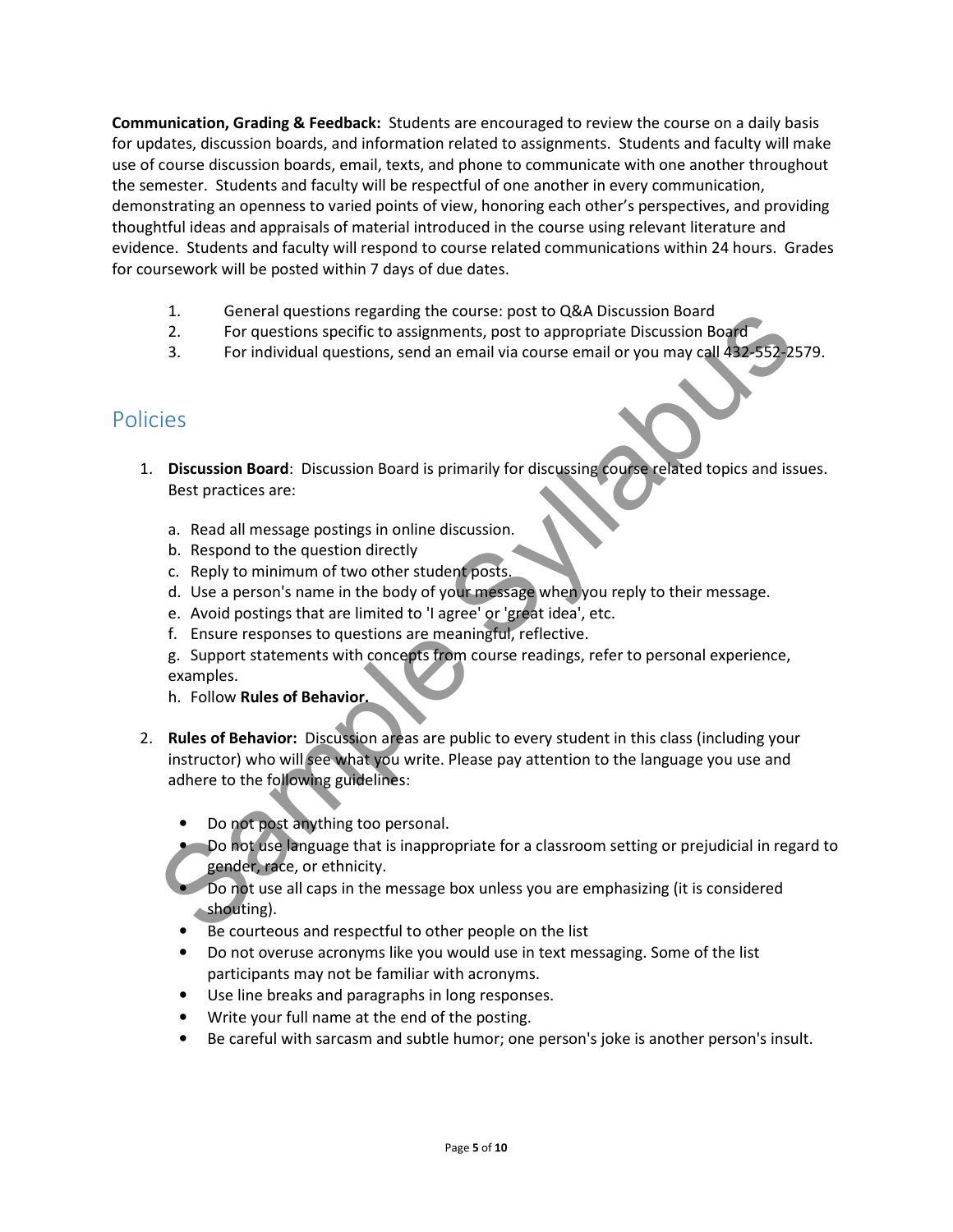### 3. Make-Up/Late Submission Policy:

All course activities must be submitted before or on set due dates and times. If the student is unable to abide by the due dates and times, it is her/his responsibility to contact the instructor immediately.

4. Academic Dishonesty/Plagiarism/Cheating: The academic community regards academic dishonesty as an extremely serious matter, with serious consequences. Any effort to gain an advantage not given to all students is dishonest whether or not the effort is successful. Any suspicion of academic dishonesty will be reported and investigated. A student who engages in scholastic dishonesty that includes, but is not limited to cheating, plagiarism, and collusion will receive an "F" for the course.

All persons involved in academic dishonesty will be disciplined in accordance with University regulations and procedures. For complete information on UTPB student conduct and discipline procedures consult the university's handbook at University's Handbook:Scholastic Dishonesty.

Academic dishonesty includes, but is not limited to cheating, plagiarism, collusion, falsifying academic records, misrepresenting facts, the submission for credit of any work or materials that are attributable in whole or in part to another person, taking an examination for another person, any act designed to give unfair advantage to a student such as, but not limited to, submission of essentially the same written assignment for two courses without the prior permission of the instructor, or the attempt to commit such acts. since and the content of the content of the content of the content of the content of the content of the content of the content of the syllabused of the content of the content of the content of the content of the content of

Plagiarism includes, but is not limited to the appropriation of, buying, receiving as a gift, or obtaining by any means material that is attributable in whole or in part to another source, including words, ideas, illustrations, structure, computer code, other expression and media, and presenting that material as one's own academic work being offered for credit.

- 7. Attendance and Class Participation: Regular and active participation is an essential, unmistakably important aspect of this online course. Students will log on a minimum of three times every seven days. All students are expected to do the work assigned, notify the instructor when emergencies arise.
- 8. Tracking: The learning management systems have a tracking features. Statistics are collected that quantifies how often and when students are active in the course and provides information if the student has accessed different pages of the course.
- 9. Absenteeism: All the course activities have set dates to be completed and submitted. After the due dates the activities will not be available for the students. Not logging into an online course is considered absenteeism. Contact instructor immediately in case of emergency medical situation.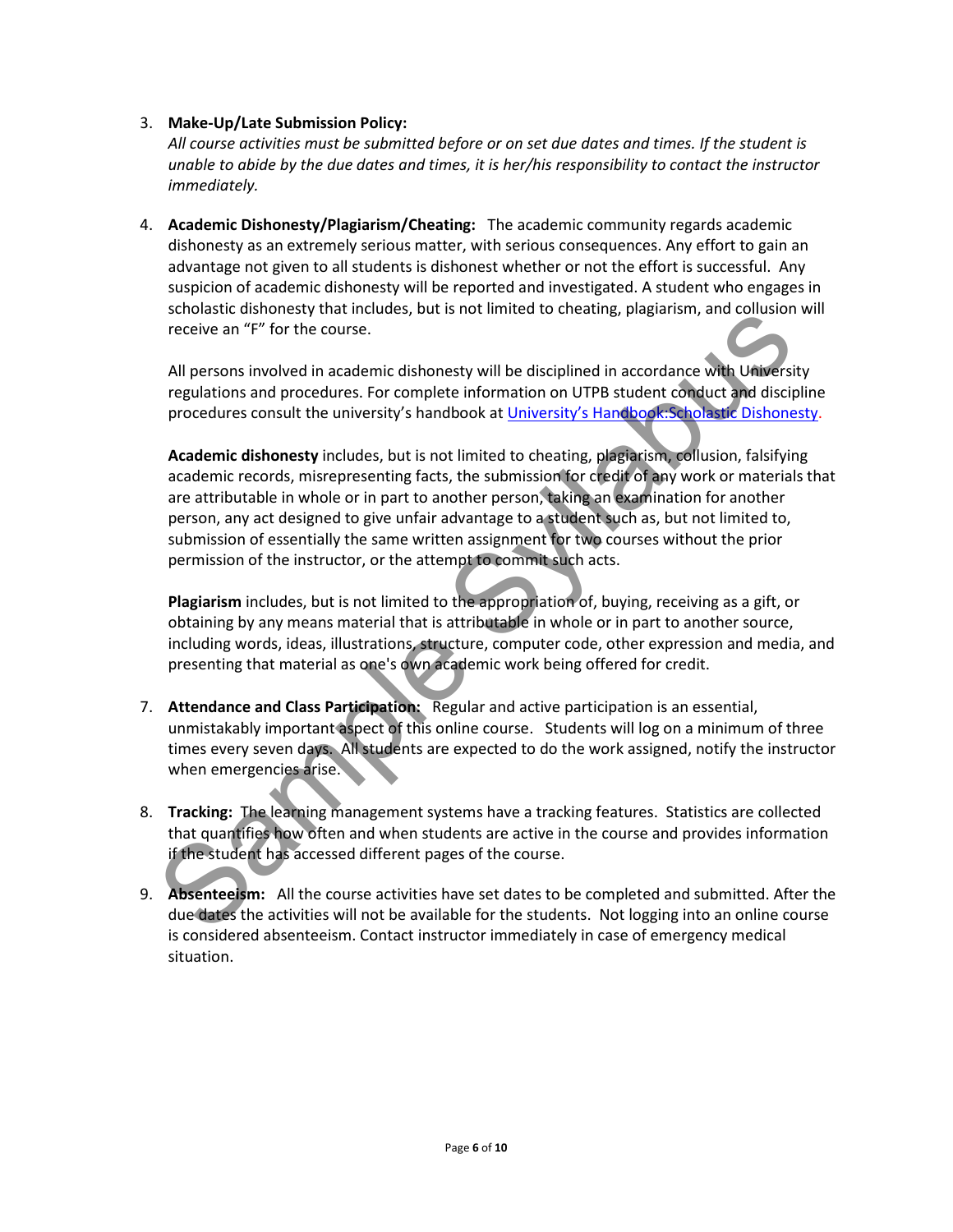### 5. Course Incomplete/Withdrawal/Grade Appeal:

All students are required to complete the course within the semester they are signed up. Incomplete grades for the course are rarely given, will only be granted if the student provides a valid, documented excuse for not being able to complete the course on time, and has contacted the instructor prior to the scheduled last class to request an extension. The student signs a contract that includes the incomplete course activities and the new due dates.

Find information and dates regarding drops and withdrawals consult the University Handbook: Drops and Withdrawals and Appeal Process.

## NOTE: The due dates and times for the activities will adhere to the Central Time Zone.

### 6. Accommodation for Students with Disabilities:

Students with Disabilities: The University of Texas of the Permian Basin in compliance with the Americans with Disabilities Act and Section 504 of the Rehabilitation Act provides "reasonable accommodations" to students with disabilities. Any student with a disability who is requesting an accommodation for this course must provide the instructor with official documentation in the form of a letter from the ADA Officer for Students. Only those students who have officially documented a need for an accommodation will have their request honored. \*\*Adapted from UTSA ADA syllabus statement.\*\* activities will adhere to the Central Time Zone.<br>
bilities:<br>
y of Texas of the Permian Basin in compliance with<br>
ion 504 of the Rehabilitation Act provides "reasona<br>
bilities. Any student with a disability who is reques<br>
p

ADA Officer for Students: Mr. Paul Leverington Address: Mesa Building 4243 /4901 E. University, Odessa, TX 79762 Voice Telephone: 432-552-4696

Email: ada@utpb.edu

For the accessibility and privacy statements of external tools used within courses, go to Accessibility and Privacy Statements.

# Computer Skills, Technical & Software Requirements

Students must be familiar with YouTube in addition to Microsoft Office products.

Students can use cloud version of Word, PowerPoint and other Microsoft products through use of their UTPB Outlook 365 and UTPB email address. For more information refer to UTPB Office 365 Page. Email: adam<br>
Statements.<br>
Software R<br>
Software R<br>
Ints must be familiar with YouTube in addition to Mi<br>
Ints can use cloud version of Word, PowerPoint and<br>
Outlook 365 and UTPB email address. For more inf<br>
uter Technical R

Computer Technical Requirements: See Technical Requirements.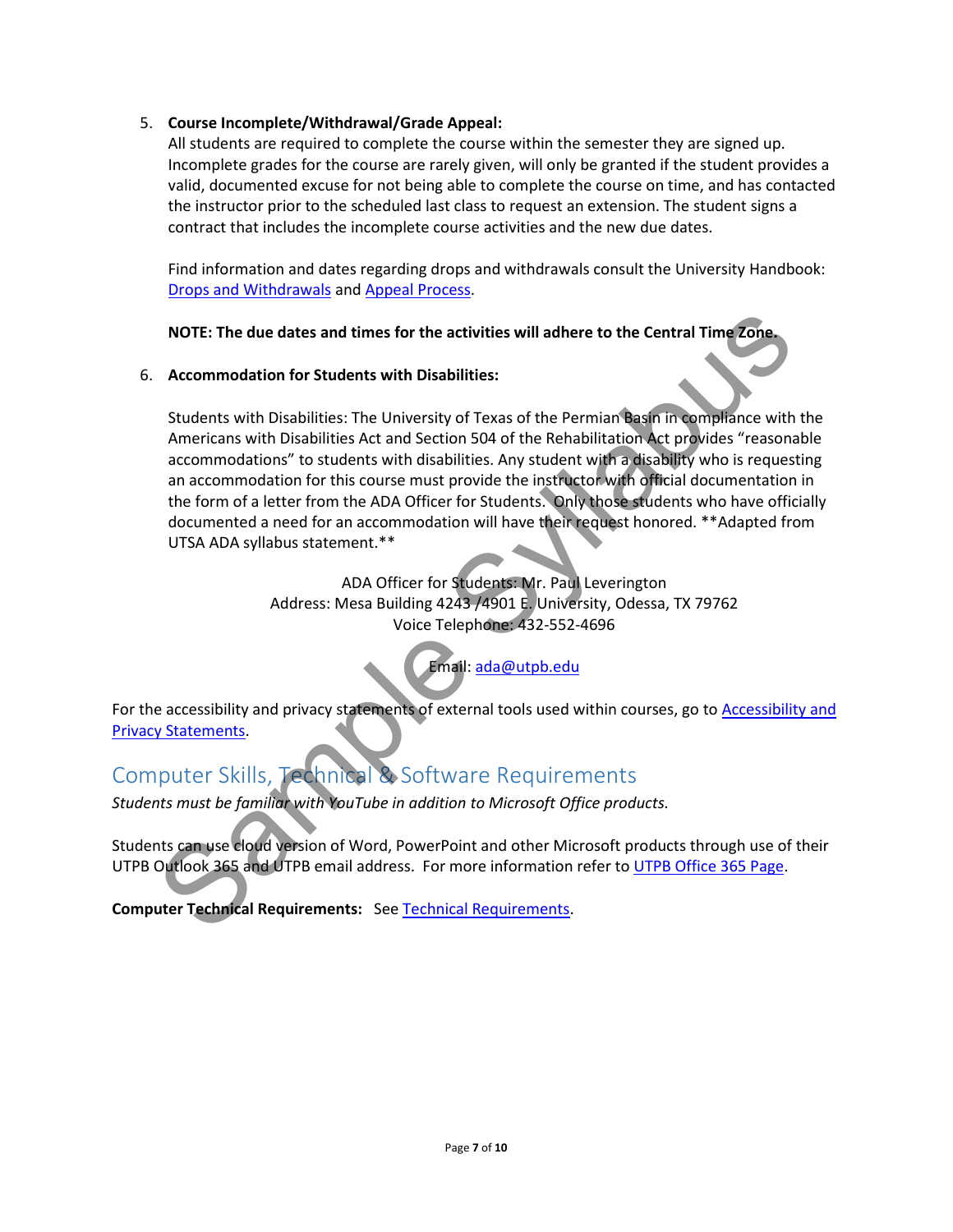# Online Student Authentication

UTPB requires that each student who registers for an online course is the same student who participates in, completes, and receives credit for the course. UTPB's Distance Education Policy requires faculty members to employ at least two methods of verification to ensure student identities. To access online courses students must login to the UTPB learning management system using their unique personal identifying username and secure password. UTPB's Distance Education Policy requires at least one additional student identification method within the course that has been determined and approved by the faculty or academic program. Online student authentication will be completed through a submission assignment.

\*Approved photo identifications are: passports, government issued identification, driver's licenses, military ID from DoD; dual credit and early college high school students use school district identifications.

# Preparation for Emergencies

Computer Crash: Not having a working computer or a crashed computer during the semester will NOT be considered as an acceptable reason for not completing course activities at a scheduled time. NOTE: Identify a second computer before the semester begins, that you can use when/if your personal computer crashes.

Complete Loss of Contact: If you lose contact with course connectivity completely (i.e. you cannot contact me via Canvas or email), you need to call instructor, and leave message regarding connectivity loss and contact information.

Lost/Corrupt/Missing Files: You must keep/save a copy of every project/assignment on an external drive, UTPB Outlook 365 OneDrive, or personal computer. In the event of any kind of failure (e.g. virus infection, student's own computer crashes, loss of files in cyberspace, etc) or any contradictions/problems, you may be required to resubmit the files. ssion assignment.<br>
Soved photo identifications are: passports, government issued identification, driver's licenses<br>
(y) D from DoD; dual credit and early college high school students use school district<br>
Circuitons.<br>
Simil

# End-of-Course Evaluation & Instructor Evaluation

Every student is encouraged to complete an end of course evaluation survey provided by UTPB. During the last two weeks of class, there will be an announcement in Canvas, an email, and a button in your course navigation that will take you to any available surveys.

The survey is anonymous and your responses are confidential. Your feedback is critical to us and to your instructor as we strive to improve our offerings, and our support of you, the students.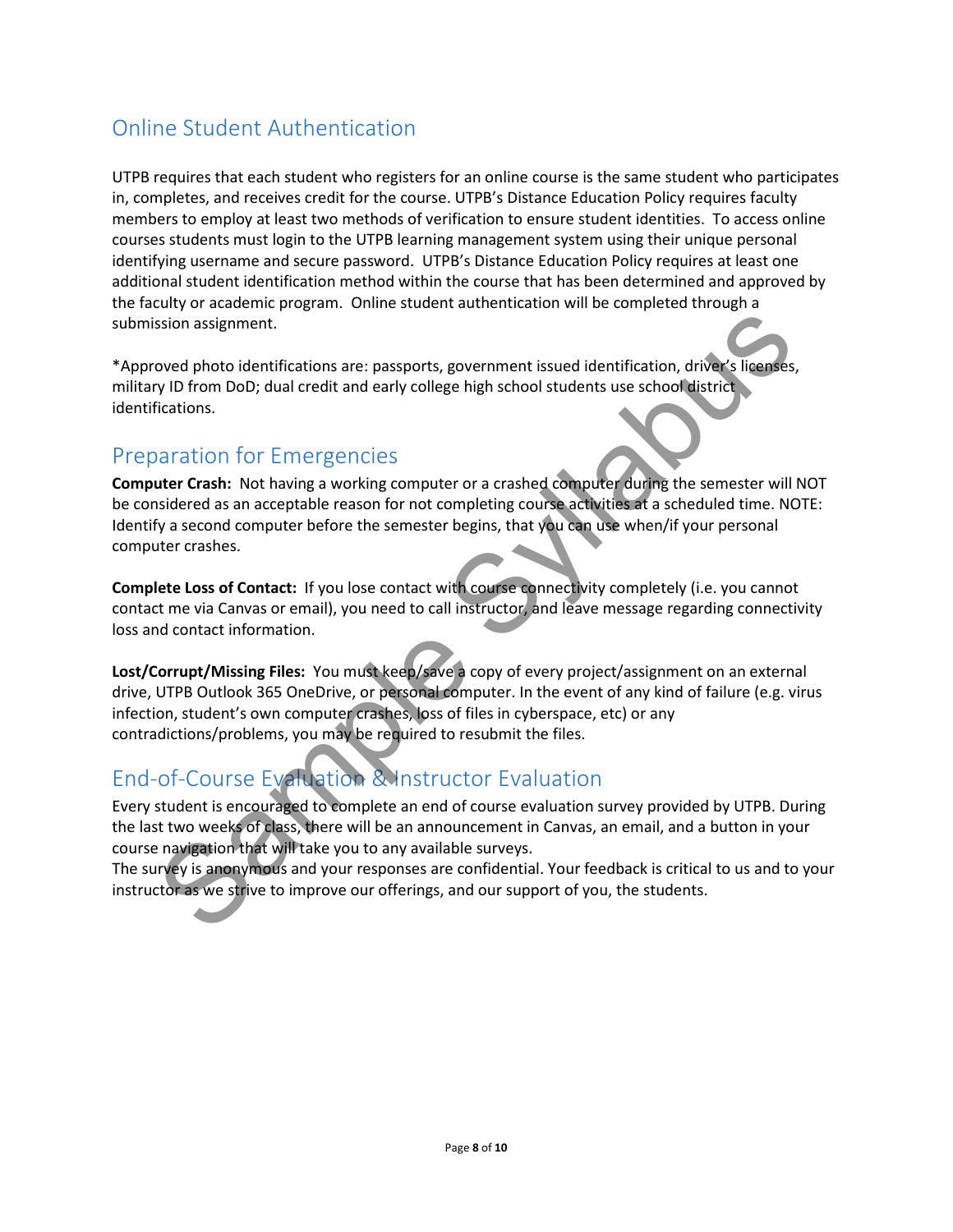# Student Support Services

| <b>SERVICE</b>                                                                                        | <b>CONTACT</b>                                                                                                                         |  |  |  |
|-------------------------------------------------------------------------------------------------------|----------------------------------------------------------------------------------------------------------------------------------------|--|--|--|
| <b>ADA</b><br>Accommodation/Support                                                                   | <b>Testing Services &amp; Academic Accommodations Department</b><br>(432) 552-4696                                                     |  |  |  |
| Advising                                                                                              | (432) 552-2661                                                                                                                         |  |  |  |
|                                                                                                       | <b>UTPB Academic Advising Center</b>                                                                                                   |  |  |  |
| Bookstore                                                                                             | <b>UTPB Campus Bookstore</b><br>(432) 552-0220                                                                                         |  |  |  |
| Email, Office 365,<br>my.utpb.edu                                                                     | <b>Information Technology</b>                                                                                                          |  |  |  |
| Financial Aid and Scholarship                                                                         | <b>UTPB Financial Aid</b><br>(432) 552-2620                                                                                            |  |  |  |
| Library                                                                                               | The J. Conrad Dunagan Library Online at<br>(432) 552-2370                                                                              |  |  |  |
| Registrar                                                                                             | <b>UTPB Registrar</b><br>(432) 552-2635                                                                                                |  |  |  |
| <b>Student Services</b>                                                                               | <b>Student Services</b><br>(432) 552-2600                                                                                              |  |  |  |
| <b>Technical Support</b>                                                                              | <u> Ianvas</u><br>1-866-437-0867                                                                                                       |  |  |  |
| <b>Tutoring &amp; Learning</b>                                                                        | If you are taking courses through UTPB the following links provide                                                                     |  |  |  |
| Resources                                                                                             | services: Smarthinking Online Tutoring (provides tutoring services),<br>SmarterMeasure (measures learner readiness for online course). |  |  |  |
| Disclaimer & Rights                                                                                   |                                                                                                                                        |  |  |  |
| Information contained in this syllabus was to the best knowledge of the instructor considered correct |                                                                                                                                        |  |  |  |

# Disclaimer & Rights

Information contained in this syllabus was to the best knowledge of the instructor considered correct and complete when distributed for use in the beginning of the semester. However, the instructor reserves the right, acting within the policies and procedures of UTPB to make changes in the course content or instructional techniques without notice or obligation. The students will be informed about the changes, if any.